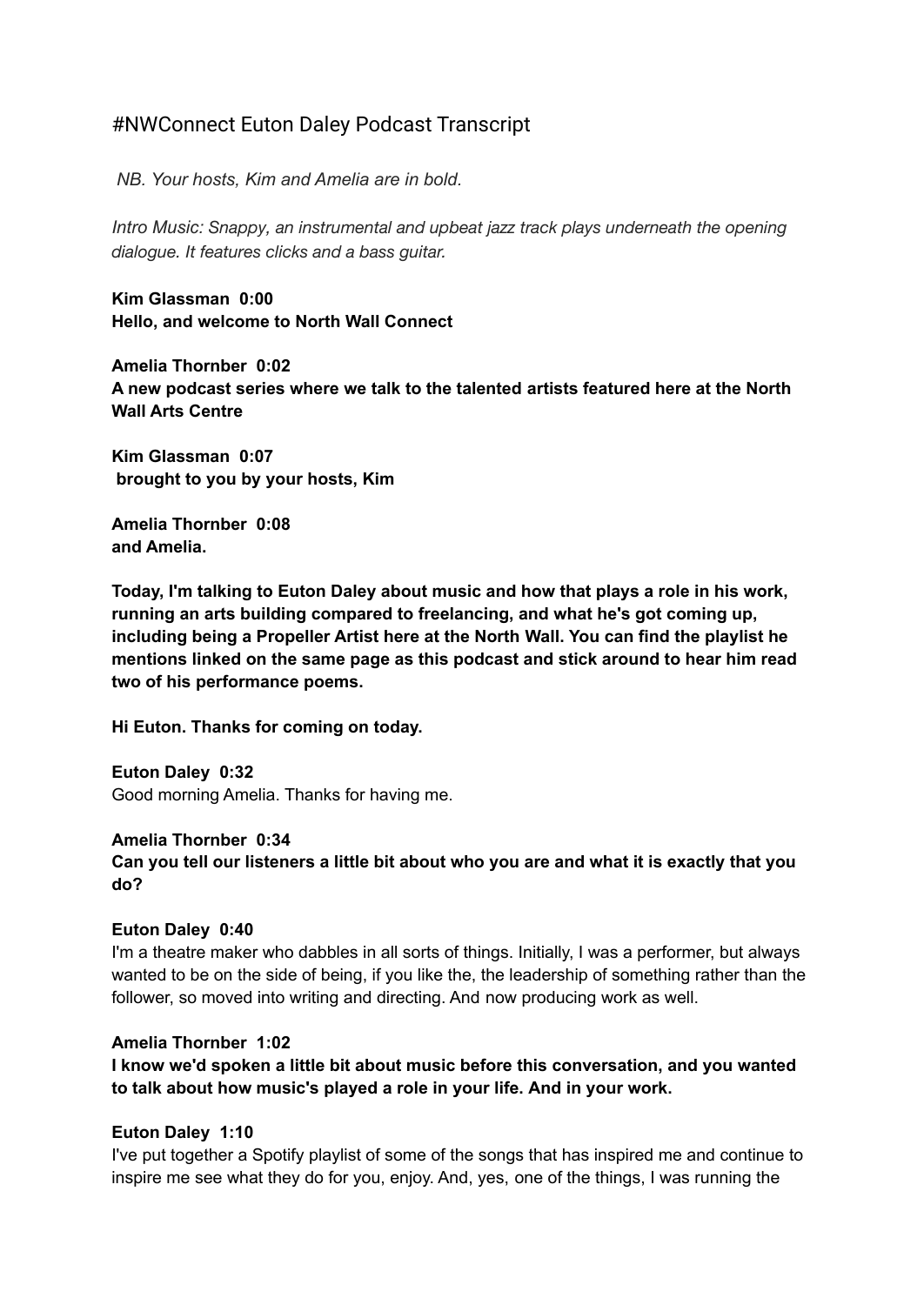Pegasus theatre until 2013, for about 23 years. And one of the things I did when I left in 2013 was was go back to two things that I that I, that influenced a lot in my life, and I spent a lot of time doing. But in the process of running an organisation you move further and further away from and had actually stopped doing. One of that was was DJing and music played a quite an important part in my, my early teenage life and college life. And the other was writing and performance performance poetry. And both of those are actually quite linked in that the performance poetry, the spoken word, we're always sort of musically influenced around rhythms and beats, even though I don't play any musical myself with the, the way the voice is used to create rhythms and patterns. So I it was just just a pleasure having that, that freedom to play and experiment with with those two forms and, and use them in within a theatre context as well. So music is quite important to me, I when I write, or I'm thinking, I work with music on all the time. It's somehow it doesn't distract me it, it focus me on what I need to do. And, as lamenting a couple of years back about the lack of music with a message that I that I grew up with in the late 70s, early 80s music that wasn't just about another love affair wasn't about the bling but was what were what were like music in the sort of old calypsonian way of sort of way of bringing the world and news to people through music. And music also that was was very lyric wise, were great and meant something but also were for me as a DJ were quite danceable. And you enjoy dancing to these music while listening to what the messages that they were. So that that is that's, that's my interest really. I do want to know, some examples of some of these?

## **Amelia Thornber 3:46 Yeah, yeah, that would be great. Yeah.**

## **Euton Daley 3:48**

For some examples of the track that I have on my, my playlists, particularly, when I'm trying to get into the zone of writing things, quite political, are things like Steel Pulse. And they're quite important to me because they I was around 18 when they broke when they came onto the scene, and they were a group of reggae band from Handsworth in Birmingham, which is a stone's throw 10 minutes walk away from where we used to live in, in Newtown Versailles area of Birmingham. And that their first couple of tracks on their album Handsworth Revolution was was just phenomenal in terms of the message it carried, but also the musicality of it. I still remember to this day the lyric of you know, Klu Klux Klan, you know, "just walking along, kicking stone, minding my own business I came face to face with, my foe, disguised in violence from head to toe". And it was just about racism. You start to think why can't all music have a meaning to you? And a way of dealing with you putting into perspective your life and how the things that you see everyday and the things are happening around you. And so, you know, I follow them same with as what was, were the same Ub40 with a with another Brummie band. Again, before they, they, I what I call the sellout before they start doing covers and started doing commercial stuff with their first album, Signing Off, which is quite apt in terms of the name of the band, UB40, UB40 for those who aren't, who are who are not as old as I am, where the old signing on card used to take to unemployment card. And some of the tracks on there again, it's just phenomenal like King, Tyler, yeah. And then I could go keep, keep, keep, waxing, and people like Eddie grant in his, his give me hope, Joanna, which is about South African apartheid and, and a lot of people and I wont put some people to shame, who thought that was just a love selling give me hope Joanna was about is, his fatuation with it with a female actually, rather than Jo, Joanna will be in Joburg, Johannesburg in South Africa. Quite fascinating. So yeah, music, music and music and me.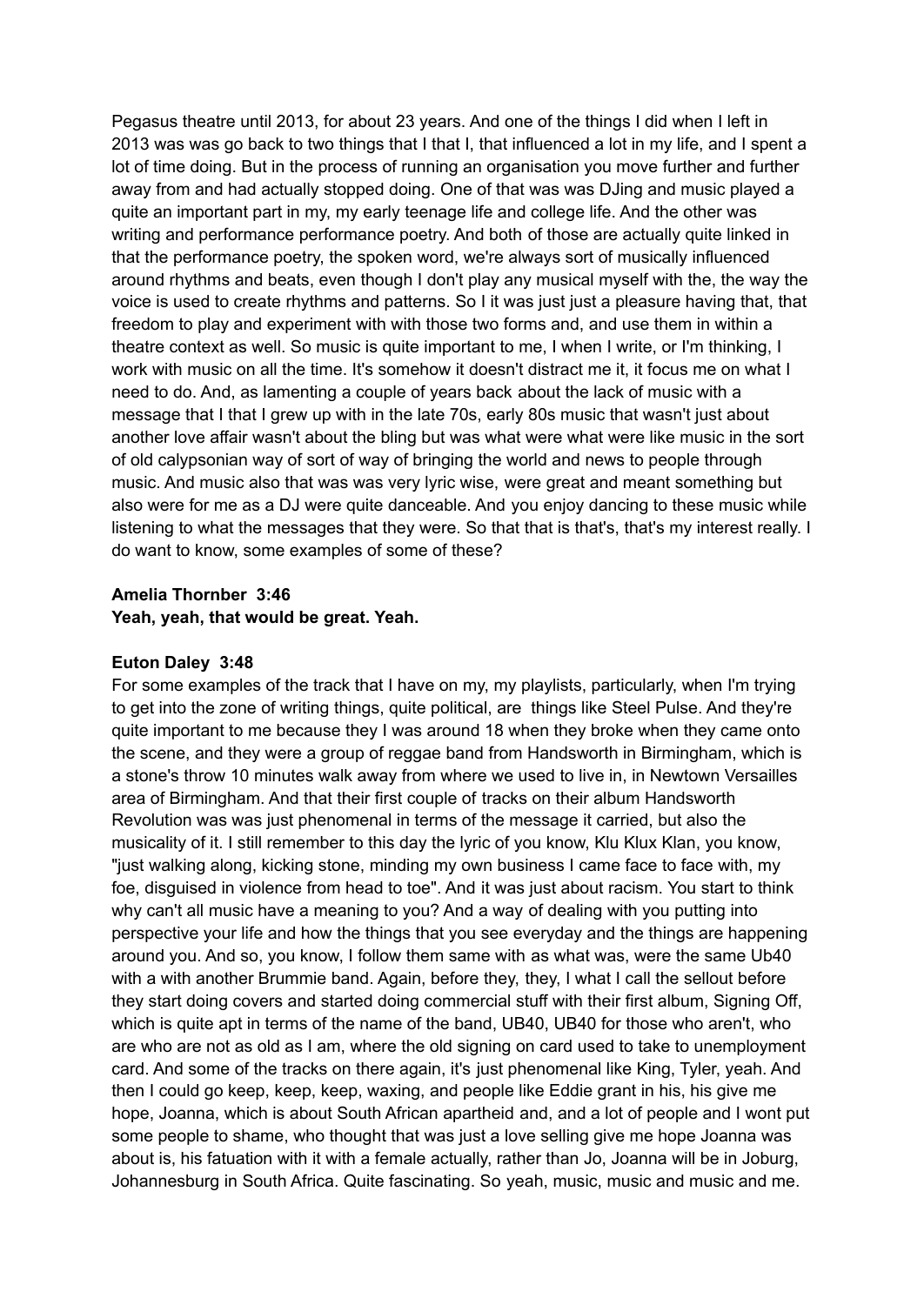Recently I've been because the project I'm working on at the moment, I've tried to look at the influence of music within the black culture. And so the last three years I've been, I've been indulging myself in gospel, which is something I had in my early years of growing up, and had moved away from because of the religious context of it. And as I move further and further from, from that sort of classic form of religion. And that sense of God in the Bible, is, is this is your saviour. So, come back, come back to gospel just in, in its storytelling form, if, and, and just how, for me what one of the things I love with gospel how you, you can take basically a verse and a chorus. And you make a six, nine minute song out of it. And the different levels of emotions, a lot of them go through and how they take on a journey. And, and for me, it's the same as performance poet, the combination of the spoken within the song, and the spoken, you know, the pastor, preacher spoken bits, with the backing singers behind echoing on repeater things. And it's something I've played with him in, in my poetry as well, in collaboration with one of my longtime collaborator, Amantha Edmead, who's also a performer and a singer, and being able to use song and her amazing voice with the spoken word and text.

## **Amelia Thornber 8:16 Gospel is so so powerful, isn't it?**

## **Euton Daley 8:19**

It is Yeah, yeah. And if you can, if you can put aside the, you know, the talk about God and Jesus and religion, that some of them are beautiful, poetically written and sung love songs, the love for oneself, the love of another, the love of the world, the universe.

## **Amelia Thornber 8:40**

**So you've spoken a bit about the lyrics and how powerful they were and still to this day, and what they mean to you and how they help focus and help you write. Do you have any more songs recently that have had a similar effect?**

## **Euton Daley 8:55**

Yes, the Childish Gambino You know, this is this is America. Yeah, it took us back to the to those early days, as well as the wicked video that went with it. Just just, you know, what it's about, is actually quite telling. There are a couple of hip hop artists as well, like Dave, who does it for me as well with some of the lyrics. But hip hop is is a genre I've never really got into because it doesn't quite do it for me. If I find quite quite some of it, very samey in musical terms. And again, also same in terms of what it's saying and something in the lifestyle and the lifestyle. But when we're when those few records do come along or few artists to come along, does it it shows me where it can go to.

### **Amelia Thornber 9:53 Yeah.**

## **Euton Daley 9:53**

I also think a lot of people don't understand the history of hip hop and where and where it came from. And so they live if you like they live what the image of it is, rather than the fact that it came out of that sense of of wanting ownership and wanting to see your own your own things and to talk about the things around you that's where hip hop came came out of which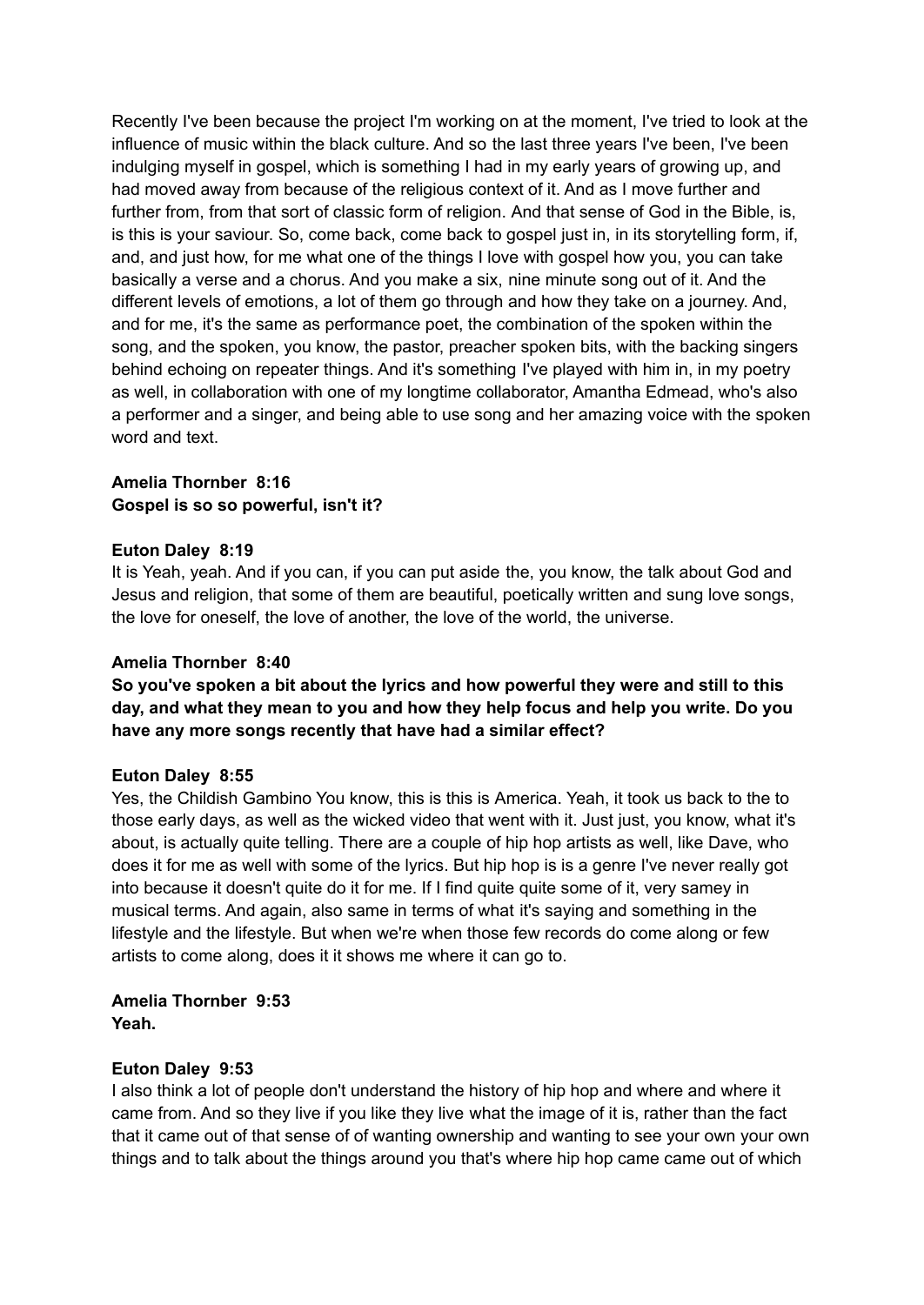came out of other things. I'd love to work with a with a hip hop artist in terms of how they create and make music just in terms of looking at the content of how of what they do with it.

### **Amelia Thornber 10:34 Are you a self taught DJ?**

### **Euton Daley 10:35**

Er yes self taught and only came to it by chance. In I was at Rose Bruford college and in Sidcup Kent which is, I call it white suburbia, having been bought up in a multi culture, cultural area of Birmingham, and going to drama school in Sidcup, which is I couldn't understand the first couple of weeks there why every time you're walking on the high street, people were looking at you and you thought have I got my pants down my ankle or something. And it wasn't the only time I stepped foot into the drama school that you realise why it was because it was only a handful of us, six of us in the whole college at that time. And so you're surrounded by this this thing that you're not used to, because there used to be in a multicultural society community where everybody's different basically, you know, from your African Caribbean from your Asian Indian Pakistani. You're there lots of lots of different races. And yes, sometimes this conflicts and sometimes you disagree but but basically people live together and you're not strange because of a different colour to be an environment where you're, you're strange because of the colour of your skin. And also, I was also strange at drama school because I went I didn't used to speak like this. I went to drama school speaking, a weird combination of patois, which is Jamaican, just because that's where I came from, was born born and came from with Brummie, which they just people used to find it an amusing way to have a good laugh. They wanted me to speak all the time, so they could just hear the accent and this weird mixture of patois and Brum. So, I got friendly with a guy from Nigeria called Kofi who was attending the Teacher Training College at Avery Hill, which about a couple of miles up the road from Rose Bruford and went along they had because being at drama School you see you didn't have you didn't have them social evenings. You know, like they did up there they they had Friday discos where's our social evenings at drama school you all went off to London to the theatre, didn't you. So I got friendly with him went to one of his Friday night jaunt in their college. And went, went regularly and then one, one Friday, he was asked if - the DJ wasn't well one of their regular DJs wasn't well - whether he knew somebody who could who could fit in a short notice. And he said "No, I don't". And I said "I'd give it a go". Because I I enjoyed music, listen to music. And so I just put my hand at it. Trying that first time. I knew what I knew songs, I knew music and I knew what to do. And that day didn't have digital things that was all records which was great. I still record collection which even though, you know, lots of Spotify says stuff and I've got music from virtual DJs. Record and handling the reocrds is something quite precious and something quite therapeutic with it that you don't get digitally. So I got a buzz from it from doing it and then then went off for the rest of that week practising in my my my my one bedroom-sit with my record player, playing music and it wasn't till a few weeks later that he asked me if I'd like to like to do a slot with and I said I'd love to so then started doing it there.

#### **Amelia Thornber 14:38**

**That's wicked. So tell us a bit more about your journey then. So you grew up in Birmingham, went to Rose Bruford. And then how did you end end up here in Oxford?**

**Euton Daley 14:47**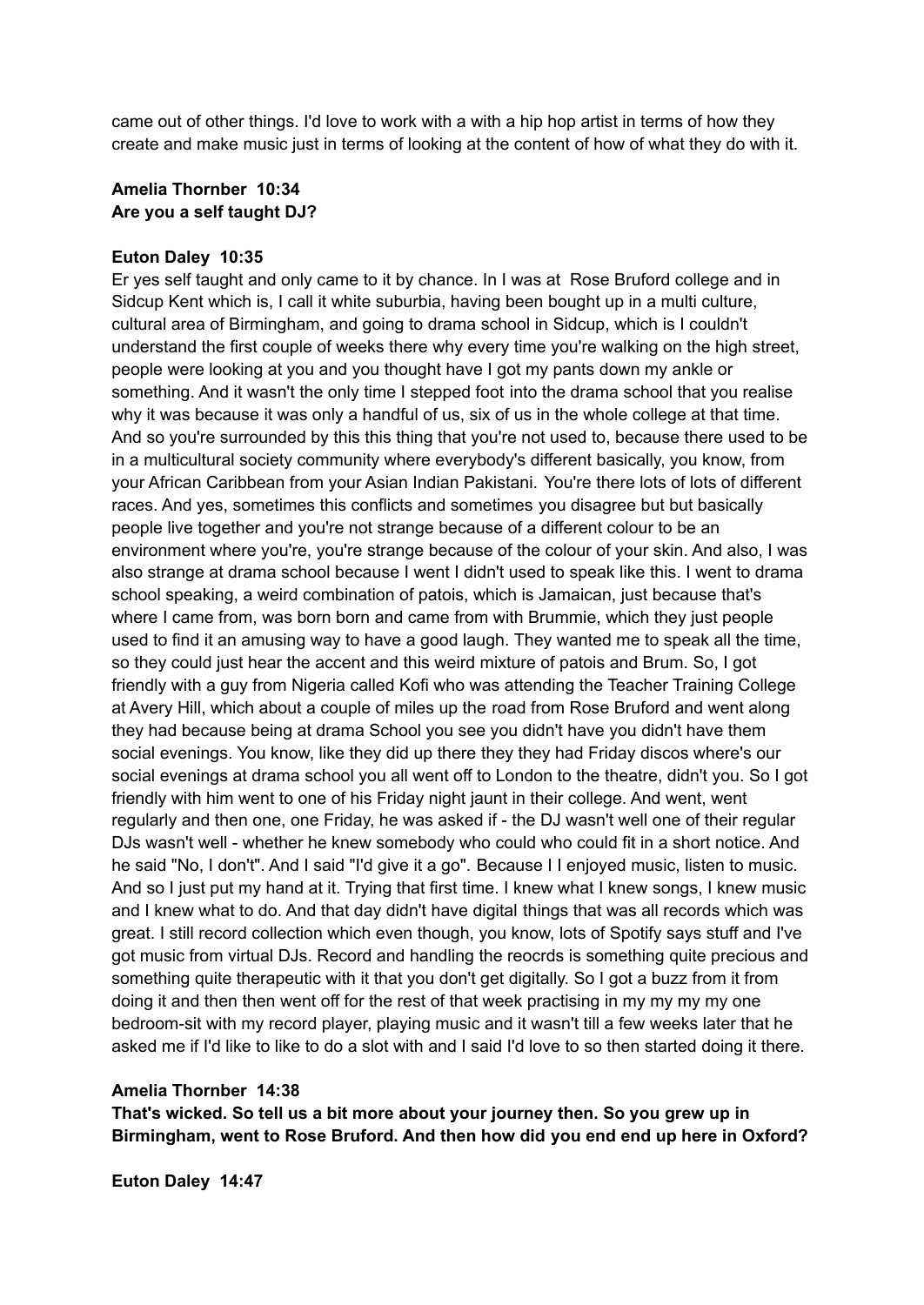How did I end up here in Oxford? I end up in Oxford and ended up here in Oxford in 1990. There's a job, I was at the Royal Court young people's theatre at the time as a youth and community director, and I saw a job advertised to, for a co-director at the Pegasus theatre. And I was enjoying my time was loving my time at the Royal Court, and doing lots of stuff within, because we're based at Portobello Road in West London, home of Notting Hill carnival. So that was something I looked forward to every year. But the thought of running a venue really appealed to me. And I didn't think I'd ever get that opportunity in London. So decided I would apply for the job was successful. And I thought also that I would only be here for 5, 6, 7 years, I thought that that would, that would be it. But then then got hooked on the work and got hooked on on running a venue

## **Amelia Thornber 15:53 Tell us a bit about running a building versus freelancing.**

## **Euton Daley 15:56**

When when I left Pegasus, I was really looking forward to being building free. Obviously, quite a small team, we just redevelop the Pegasus into it has been a major capital redevelopment, my whole time in the last two years before I left was basically managing resources to make sure that building kept going. And I was moving further away further and further away from the delivery coalface of being an artist, which is where I started out and spent a lot of time fundraising basically. And so when I left, I was enjoying that moment of Yeah, building free, do what I want, when I want and but within two years, I was yearning and desperate to have a building, not necessarily to run. But what a building does, it gives you a sense of identity. And as a freelancer, you spend a lot of your time particularly when, when you're, you're, you're not based necessarily one company, like do a lot of stuff with other people as well, you spend a lot of your time looking for space, looking for availability of space, having to move from space to space, begging for space, waiting for venues to get back to you, on your very tight schedule, trying to make a very tight budget, you've got that you've probably could contribute to that space costs work within what venues were wanting, you know, you had to be out by certain times, when really, you'd want to spend another two hours in that space, you want to be able to leave your stuff there for the work in the following day and you can't, you gotta move somewhere else. So it was you're just juggling all the time with space space needs. And it's, and here in Oxford, it's just a premium. And it would be great, I'd love it if one of my wish lists in the coming years would would be that if venues could take on companies who who aren't funded companies as as resident companies within their space and and allocate them, which is one of the things we used to do at Pegasus we support that organisation, by actually giving them space, not in any ad hoc way, but actually quite a fabric of the building. So while you're programming your year and your programme and your your, your your schedule, you're actually programming their needs as much as as yours. And you negotiate that. So they felt that they had a space and they had a home and a belonging. And that's what you miss really it's not that you're homeless in the same way. But you don't you don't feel you belong without a building behind you. Without that support behind you. So, so I've missed not having a building. as a freelancer you, you you're juggling, it's great having the freedom to say no to things and to prioritise and to work with lots of different companies. But also as a freelancer, you tend to be working with lots of companies and organisations are in similar positions with you struggling to make, you know the pennies work, struggling to find space, struggling to get their work programmed. So you end up as a freelancer doing the things you're doing for yourself also for other people. And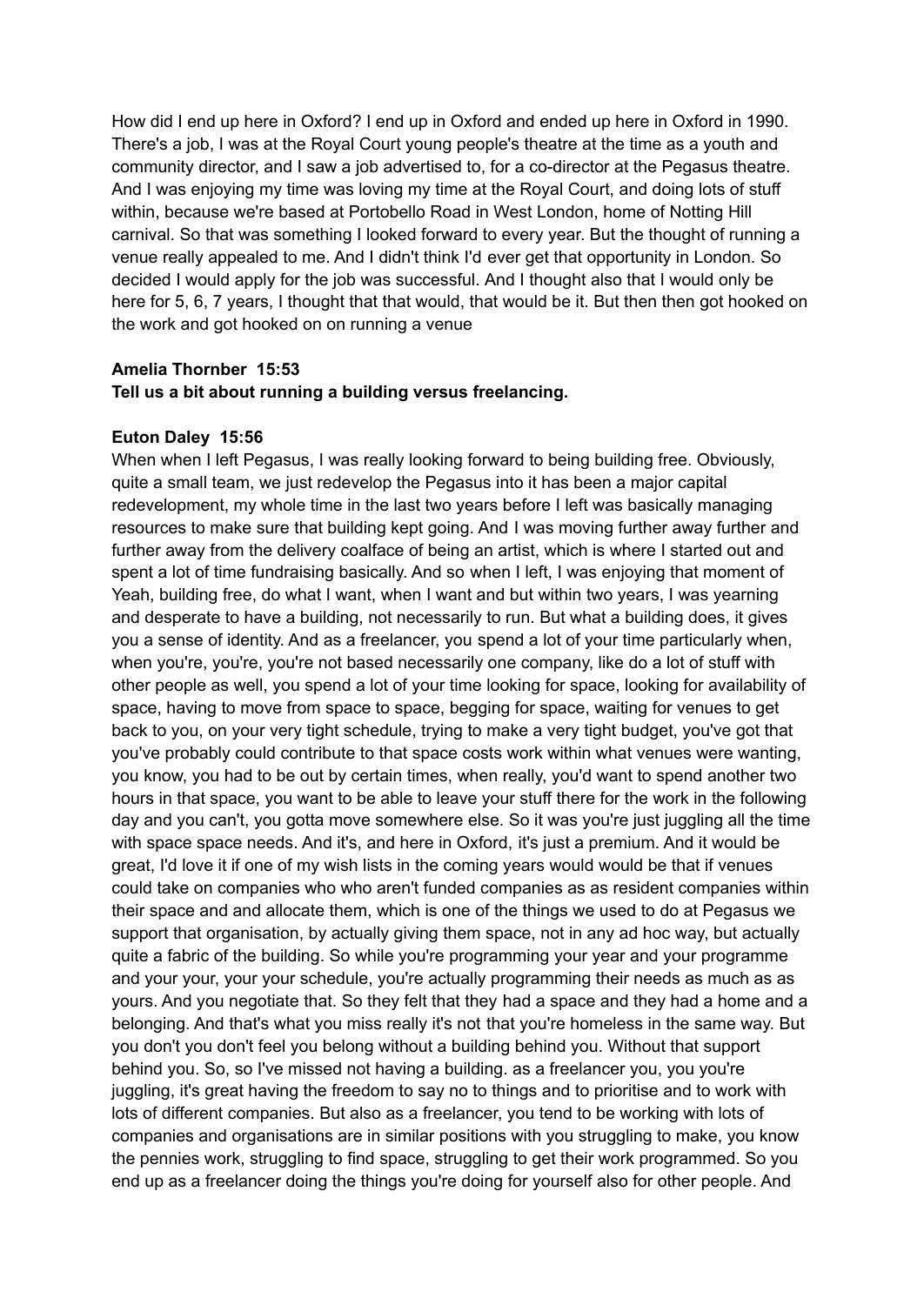so in terms of my skill and experience, I've also found I've been helping lots of other organisations while just raise the funds just keep going. So although I don't want to be a fundraiser and never and I never put that on my CV. I actually do spend time generating or raising funding not only for myself, but other people.

## **Amelia Thornber 19:38 How has the landscape of the arts changed since you started working?**

#### **Euton Daley 19:43**

It's got more bureaucratic, bureaucratic and whilst there is more, potentially more funding sources out there and potential to generate funds, it's also is was also harder. You find a lot of times that you're trying to match up funders needs and priorities with what you want to do. I remember in in some of the good old days where you apply for funding, because you had a passion for this project, and the funder says, yep, I like that, like a passion like that project, we're gonna do it. And now you're having to do so much reporting in terms of impact and who it's going to reach and what it's going to do and how you're going to raise the match funding. And that's a big difference as well match funding for things now, which wasn't there before, in the same way. And actually, a lot of that now is actually hard cash match funding, rather than support in kind you know people who give you free space, for example, which is still important in the premium. But then, if you had that in the past that that was sufficient to, to to get other funding, but now you need cash on top of it. One of the big differences I've noticed is that there is perhaps less experiment with forms and with ideas for project than they used to be. Which is a bit odd to say, consider we've got more and more things around us, such as digital. So in that sense you know it's a massive, big difference to then. But because you didn't have those technology, when I was was around and started the skill of what you could do with nothing was you weren't there's much more emphasis placed on that. So you know, with a cardboard box and I don't know a wooden broomstick, what creatively could you generate, to create a world and an atmosphere in a place that you, you know, people now will say well we will build that will make that will add that to it, you know, we'll do well have that video projection there, we'll do that bit of light in there. So there's much more, there's much more resources piled into it, which sometimes I think take away from, from what's happening on stage in the play. And I've noticed that I've been going back to freelance work, I've gone back to some of those earlier things knowing that, yes, I won't have a van to carry, cause I can't afford a van. And I don't own one, I can't afford one to carry the, you know, this massive big set around. So how can I make work and make a set that's effective, that will fit in the back of my car? And therefore, what's the relationship between those few objects on stage and the performer, has much more of an importance in a sense, then if you have to throw resources at it, and throw your large sets and your big costume budgets on to it, and also not tour with any lighting as well, and often touring to places where you know, you've got an hour to get in. So you you can't spend four hours to re rig or lighting setup means you think very differently about about those things. And, and those those production values are important. I'm not knocking them for one moment. But when you don't have them at the you, you think and work very differently in a much more creative way. Which is where you were where I was, when I when I first started. There are more companies as well and more freelance artists. So the seems to be much, much more this much more of an ecology and a culture, which at the same time also makes it sometimes harder. Because you see a lot of a lot more duplication of things, and say in this small City of Oxford volume of not only venues but also companies, and theatre companies is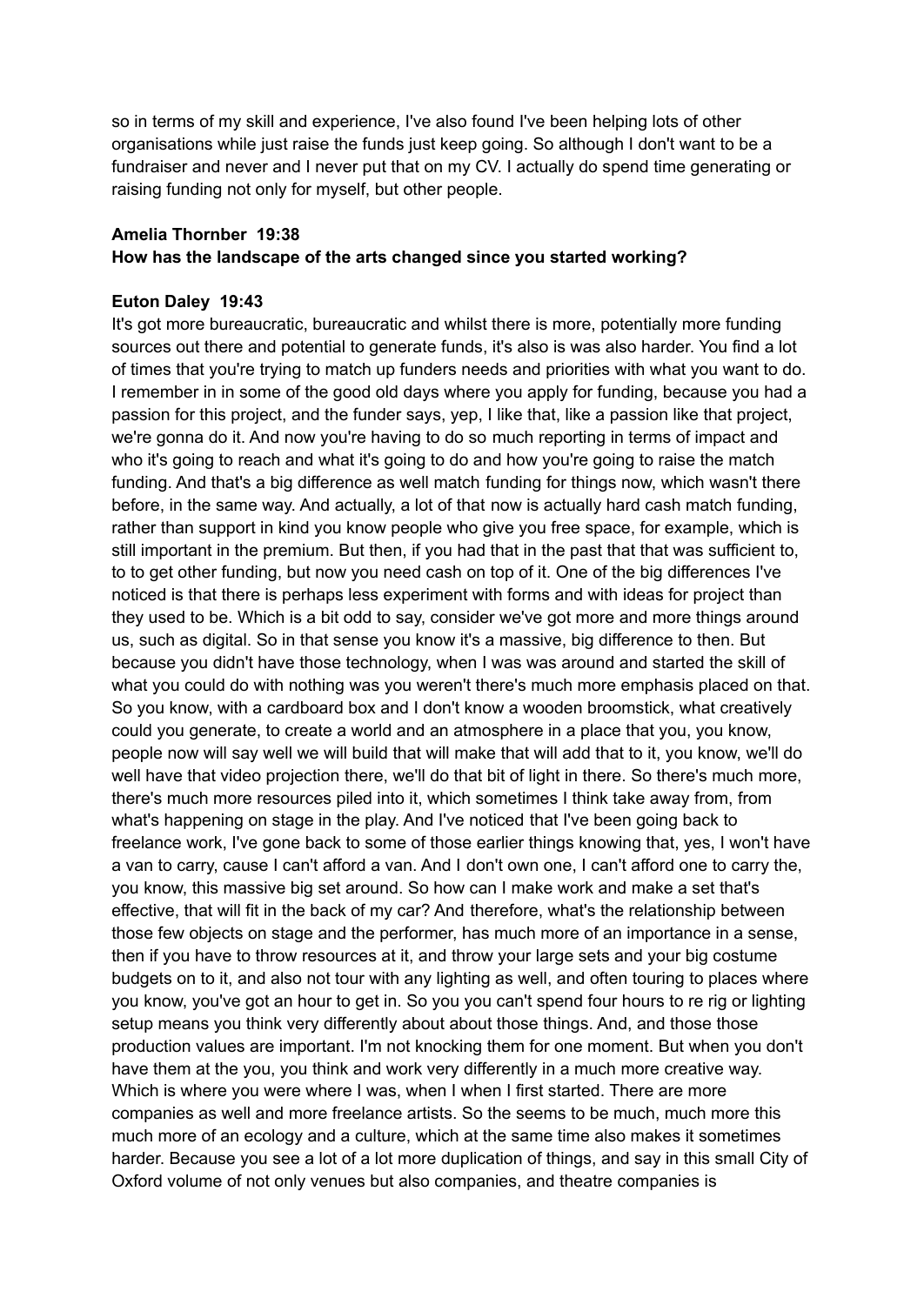phenomenal for a small city. And then add on top of that freelance, the freelancers here as well.

**Amelia Thornber 23:55 It's exciting, though,**

**Euton Daley 23:56** it's exciting.

#### **Amelia Thornber 23:57**

**I think it's nice that there's a lot going on in Oxford because the arts can often be very London centric. And it's nice that we're not necessarily losing everyone to London, and there's still a buzz in the city and a lot of creative, creative things happening,**

#### **Euton Daley 24:11**

I found has been because I've done a bit of doing still doing some work for Dancin Oxford and Oxford Dance Forum based here in the city. And one of things I've seen over the years is that the numbers of independent dancers who've moved into the city to get away from big cities like London for a different quality and way of life. But some how it's harder for performers there's less performers doing that because you think a lot of performers supplement their income through, you know, other things like waiting and stuff. So, being in the city and being being ready to ready for those that call for audition. You tend not to have that within performers, but within the dance world that's happened quite a lot. Lots of migration here. And which has really benefited the city in dance dance has exploded over the last 10-15 years here in Oxford.

## **Amelia Thornber 25:12 Yeah, massively. Could you tell us about your relationship with the North Wall?**

#### **Euton Daley 25:16**

My relationship with the North Wall before the 2019 was just as a punter as an audience member. And then I was with Kuumba Nia Arts, Amantha Edmead's company, who were selected as the first North Wall Propeller artist with support for the show that we were doing went on to Edinburgh call Sold. So the North Wall, in terms of that support, offered us basically residency to produce and make the second stage of that work, and supported going up to the Edinburgh Festival, where it was quite a success and won Music Theatre Award for Best Ensemble piece. So until then, as a punter from that moment, it became the North Wall became that question we asked about venue early became more than just a place where you, you as a performer or an artist went to see shows, or occasionally rehearsed, to feel a sense of that there was an organisation with a venue that wanted you and you felt a sense of home, and a sense of belonging, and subsequently since the North Wall have now selected me as individual artist, to be their Propeller artist for 2021, along with a couple of other artists. And again, just that relationship with the venue's shifted to feel that you're part, although independent from them, you're, you're part of them, and their planning and their thinking. So what I want to do within that year, is just the feel that as much as they're supporting me, I feel that I can contribute back to the North Wall and, and support all the initiatives and things that they're doing, as well.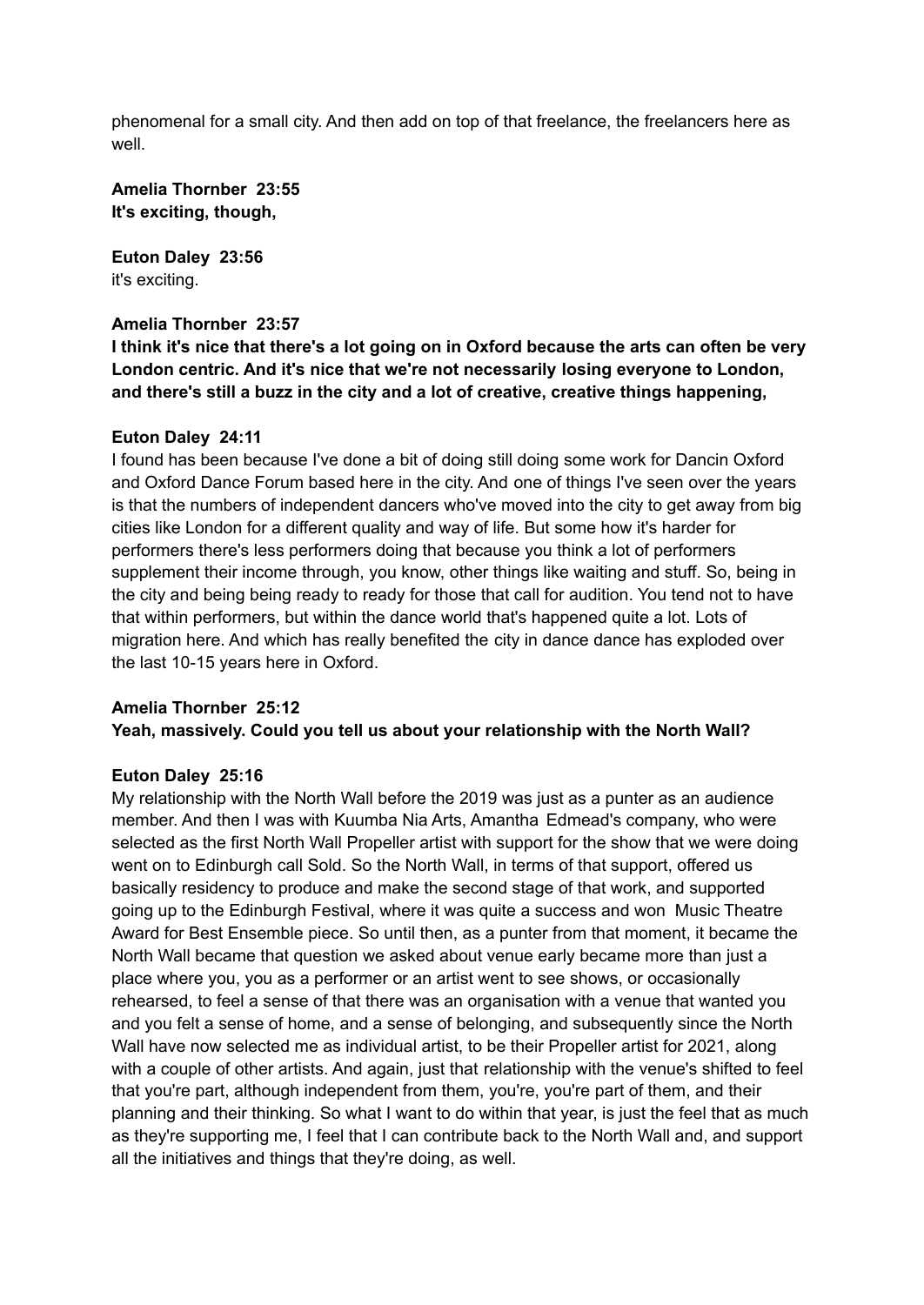## **Amelia Thornber 27:00 How has this past year changed your practice? Has it?**

## **Euton Daley 27:04**

Yes, yes, it has. It's made me think. We we're about to go out with Sold on a national and international tour that was all put on hold in 2020. So we've looked at what we can do within within, you know, the remit of digital, and I've just had time to redevelop the resource pack to go with the show, it's made us also film the show, for digital release, I still find it such a hard concept. Particularly when you rely when you've done it without an audience you've recorded without an audience. And you're not getting, as a performer not getting any interaction back from anybody, but still wanted to make the show a sort of theatrical event rather than a film. I'm not sure it's a medium I want to pursue going further down the line with.

## **Amelia Thornber 28:00**

## **Do you think that's the difference then? So what makes it more theatrical is having that audience and being them being able to respond, and**

## **Euton Daley 28:06**

Yes, and the responses doesn't have to be outwardly out there. But it's just knowing that there's an energy and a vibe that you feel when you connect to an audience. And even if the show has no comedy in it, no laughter moment no, no sense of where we'll join this together, you know, that they're, they're hanging on to every word and into into every mood, and you pick up their energies and make pick up yours. But then also, in terms of what we like to do, the shows that we make, as we have an interaction with the audience afterwards, whether that's straight into a q&a, or socially in the public, forer or bar afterwards. And I desperately miss that. And even though we we've had q&a in the digital sense, after the show, it misses a same sort of buzz or same sort of connection, although usefully, it still gives you a connection to to your audience. I must say though that the one thing that digital has done is it has made because when when I did my play reading of the show, I'm working on moment at the North Wall was was back in March to find there's somebody in the audience from South Africa, watching and commenting back and talking to you about their experience and what you're experiencing in Britain was phenomenal. And, and in a sense that's that's a great thing about the digital sphere. And I'd love that to happen to have that international connection with your work without having to travel 1000s of miles. But for me making the work and doing the work, I'm not it's not for me. So part of that rethinking for me, so I've just looked at what it is I want to do with my work further. Having and having spent quite a lot of 2020 supporting the Black Lives Matter movement and Rhodes Must Fall campaign here in Oxford. I've decided I want to want to do my work is just focus more on the activism end of it, and how I can use art to help those activist campaigns that are happening, and also with Oxford, building up an anti racist Alliance and within a cultural sector, looking at how we can actually change the institutions systemic way in which racism is being perpetuated in the culture sector, here in Oxford, and spending energy and time on that as well. And it's sort of just decided that what to focus on for the next at least next couple of years, is on that part of my, my being, which is, which I've very rarely have done as an artist, which is about being being black and living in, in in Oxford and living in Britain. Yeah, because most of the time as, as an artist you working, you don't have that luxury, most of your work doesn't do that does reflect that, because of who's employing you and the organisation's you working for. So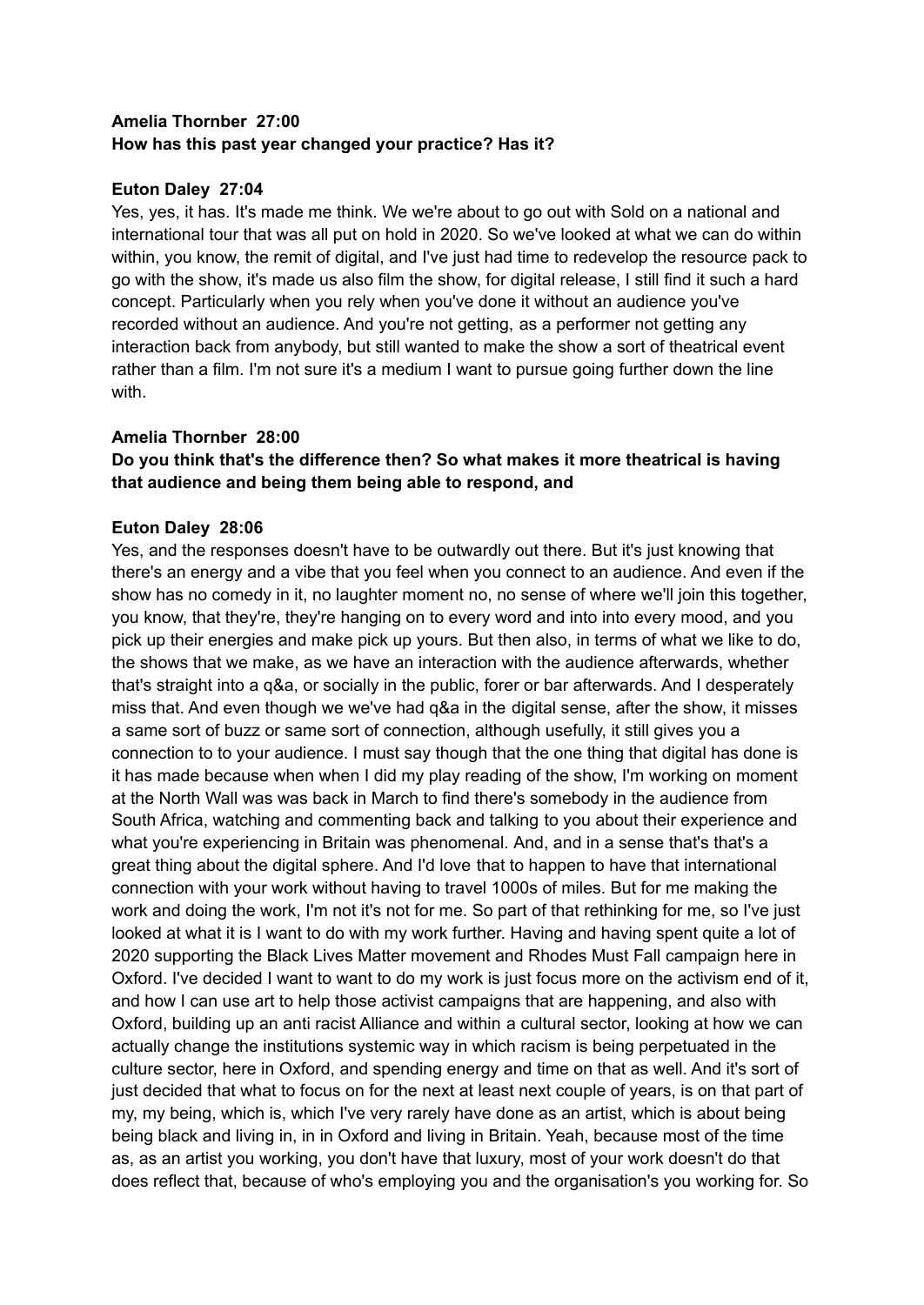it's great having having that particular focus, and working with other other artists of similar ilk. And what and what was similar things as well, it's been quite liberating. And we worry about where we, how and when we pay the bills a bit later down the line. (Laughs)

#### **Amelia Thornber 31:49**

**(Laughs) So now things are opening back up again, have you got any plans to return to the rehearsal room or get in a room with people anytime soon?**

#### **Euton Daley 31:51**

Yeah, we've started working on our next show, which will have a an r&d in June 18th 19th of June, it's called Still Breathing, which is a play reading in with it at the North Wall in March. And it's great being in a space with performers, musicians and dancers to bring that piece to life. It's I call it a 30 minute performance poetry rant. Based on conversations heard, overheard and had with lots of people around Black Lives Matters and Rhodes Must Fall as I was saying earlier the support that I was doing last year. And of that feeling of, we've been here before, we're tired we're fatigued with it all. When is anything going to change, is anything going to fundamentally really change. And it's just based on that put into a theatre form. And dealing with the fact that on top of the pandemic, the black community, continually burying their, their dead and burying their children before their times due. And it's just looking at at that through theatre, music and dance, which is how I like to work fusing fusing, all of those together to try and create a new trying to create a theatrical form that uses performance poetry, dance, music, song.

#### **Amelia Thornber 33:31**

**So have you got anything that you're looking forward to in the next year? Or anything coming up? What are you looking forward to?**

**Euton Daley 33:38** Apart from world peace and a more equal just society?

**Amelia Thornber 33:42 and are optimistic for?**

#### **Euton Daley 33:44**

Yes, yes, yes, yeah. Because if you don't have that, if you don't have that hope, and that belief that it will happen, then it just Yeah, I don't know why I'd get get up out of bed in the morning. And why I'd do the things I do, and slug away at the things I do. So I've got to have that hope and that belief that it will be achievable. And, and even if not, when within your lifetime, totally, it paves the way for, you know, the next generation. And, and, and what I really loved being involved in the summer with things here in Oxford with was the the energy of the young people and the younger generation. And it's it was it's their passion and belief that it will change this time. And I think that's what's dragged us oldies along, to think differently into and to also get caught up in it. And even just send my, my eldest son as well, you know, really being activated and motivated and actually out there doing things politically. Yeah, there's hope, there's hope. Looking forward to writing my third collection of performance poetry book, it's still behind my own deadlines, imposed deadlines, and partly because of the pandemic in that I like to write in the sun. So I tend to go away, when when I've got lots of the ideas and stuff and things done, I tend to go away for a week, couple of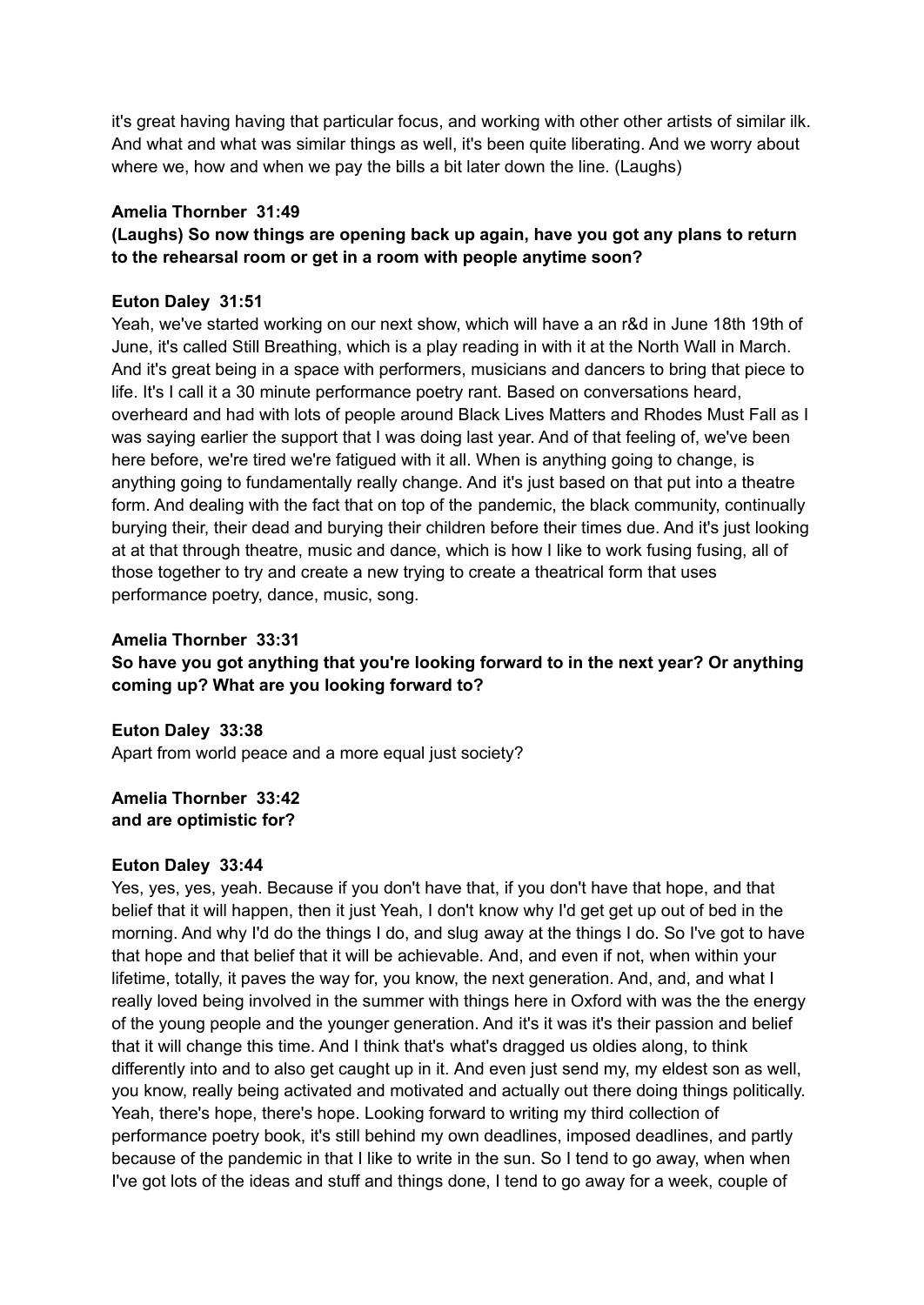weeks to turn those scribbles and those odd words and things that doesn't quite flow into reality by sitting on a beach somewhere. (Laughs) And not being

## **Amelia Thornber 35:45 Where do you go?**

## **Euton Daley 35:47**

anywhere near. So be just going, just going across to Spain, it's just being in the sun and being in this in the space, and also been being on your own. You know, when you're living with a family, well not living with a family, you have a family, not just living with them, I have a family. And suddenly you don't have to think about anybody else. So I don't have to think about, oh, it's got to have social time with mealtimes and do this, you go to bed. So you know, some some some days you you're writing, five, six in the morning on a balcony, lovely and warm, watching the sun set rise. And it's beautiful you don't have to think about anything as you keep working without having to think about anybody else's needs. So not being able to do that. And I suppose, I don't have that self discipline to lock myself in my room in the same way.

## **Amelia Thornber 36:41 It's not the same**

## **Euton Daley 36:46**

Not the same, to right. So I'm looking forward to that whenever that might happen, which won't be this year. But hopefully next year that can happen. So I can finalise that third volume. I am looking forward to theatres reopening again, not just in terms of putting my own work on but just being an audience member. Yes, sitting on your sofa, watching another show on your Telly screen doesn't do for me. As we're talking earlier. And I just want to be in the space with people. Even if I don't know 99.5% of them who are sitting around me. There's something quite liberating and magical about it.

**Amelia Thornber 37:33 Definitely.**

**Euton Daley 37:35** Can I read you performance poetry? Can I read you two?

**Amelia Thornber 37:36 Yes, perfect.**

## **Euton Daley 37:37**

So this one is called Knowing Your Enemies. And yeah, I'll just "God, you are my witness. I can't run anymore. And God be my witnesses nowhere else to hide. In desperation. I plead to the help us, deliverance is all we ask. And God the hundreds of years have proved our existence. So don't ask me to beg. Is there no place in heaven for us? Are you too part of the conspiracy? building the walls brick by brick erecting the fence strand by strand? Answer me. God, You to have witnessed and God you to have remained silent.

Silent.